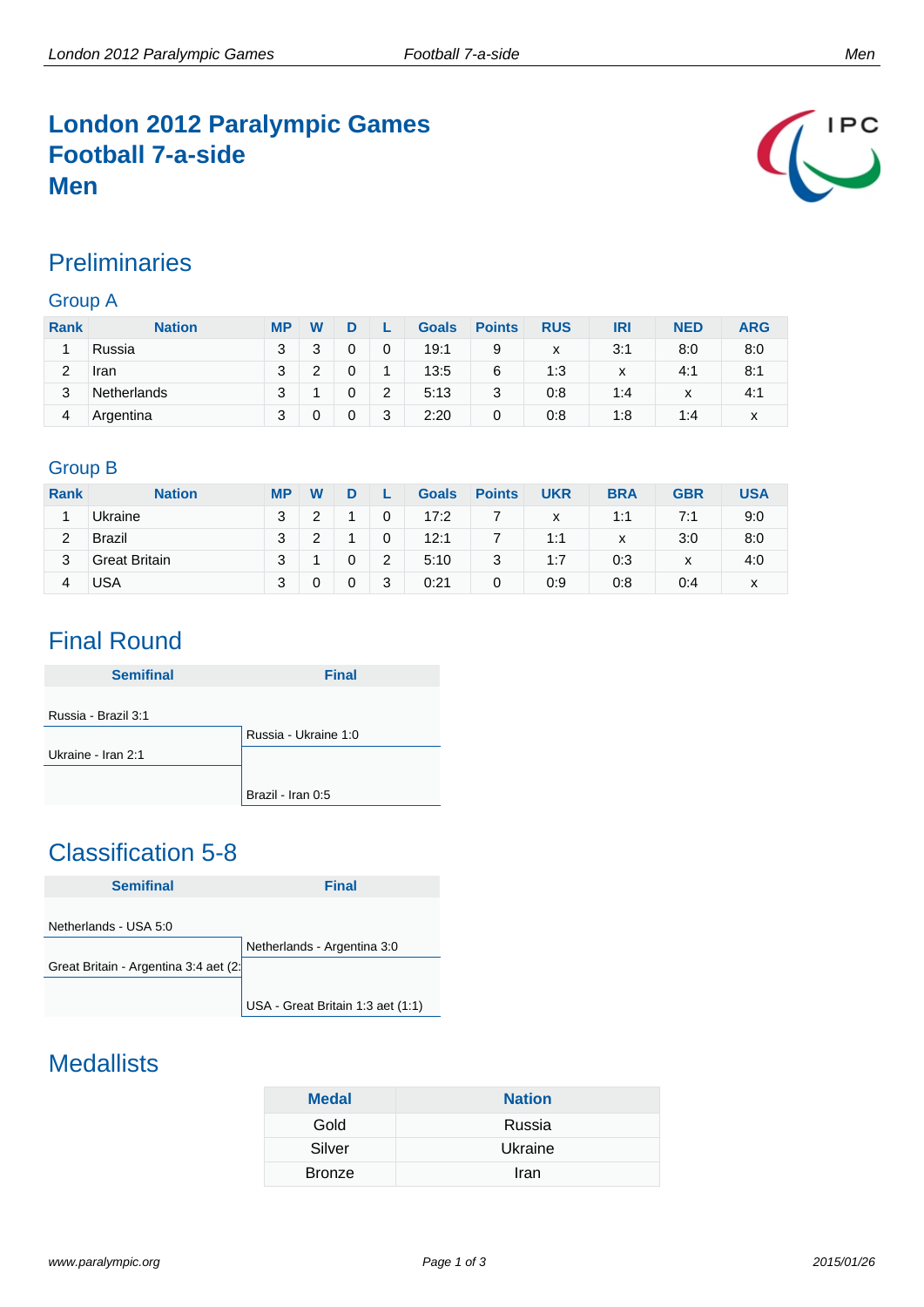# Entry List

| <b>Nation</b>              | <b>Athletes</b>                                                                                                                                                                                                                                                                                                                                                                      |
|----------------------------|--------------------------------------------------------------------------------------------------------------------------------------------------------------------------------------------------------------------------------------------------------------------------------------------------------------------------------------------------------------------------------------|
| ARG - Argentina            | Nahuelquin, Gustavo<br>Gutierrez, Sergio<br>Fernandez Romano, Matias<br>Lugrin, Rodrigo<br>Coria, Fabio<br>Salazar Robert, Marcos                                                                                                                                                                                                                                                    |
|                            | Ferreyra, Carlos<br>Figuera, Claudio<br>Vivot, Brian<br>Jaime, Ezequiel<br>Luquez, Rodrigo<br>Morana, Mariano                                                                                                                                                                                                                                                                        |
| <b>BRA - Brazil</b>        | dos Santos Ribeiro, Yurig Gregory<br>da Costa Silva, Luciano<br>Silva de Oliveira, Wanderson<br>Brito da Costa, Jan Francisco<br>da Silva, Jorge Luiz<br>da Silva Bordignon, Fabio<br>Tostes Calvo, Mateus Francisco<br>Cabral da Costa, Marcos Yuri<br>Monteiro Guimaraes, Jose Carlos<br>Alves Vieira, Fernandes Celso<br>Almeida de Souza, Ronaldo<br>dos Santos Ferreira, Marcos |
| <b>GBR</b> - Great Britain | Sinclair, Martin<br>Fletcher, George<br>Paterson, Jonny<br>Diallo, Ibz<br>Thompson, Billy<br>Barker, Michael<br>Patrick-Heselton, Alistair<br>Richmond, James<br>Dimbylow, Matt<br>Ellis, Matthew<br>Glynn, Blair<br>Connell, Craig                                                                                                                                                  |
| IRI - Iran                 | Ansari, Bahman<br>Atashafrouz, Rasoul<br>Akbari, Moslem<br>Karimzadeh, Abdolreza<br>Khazaeipirsarabi, Moslem<br>Heidari, Morteza<br>Gholam Hosseinpour, Ehsan<br>Bakhshi, Jasem<br>Mehri, Farzad<br>Hassani Baghi, Sadegh<br>Rastegarimobin, Hashem<br>Nikoee Majd, Mehran                                                                                                           |